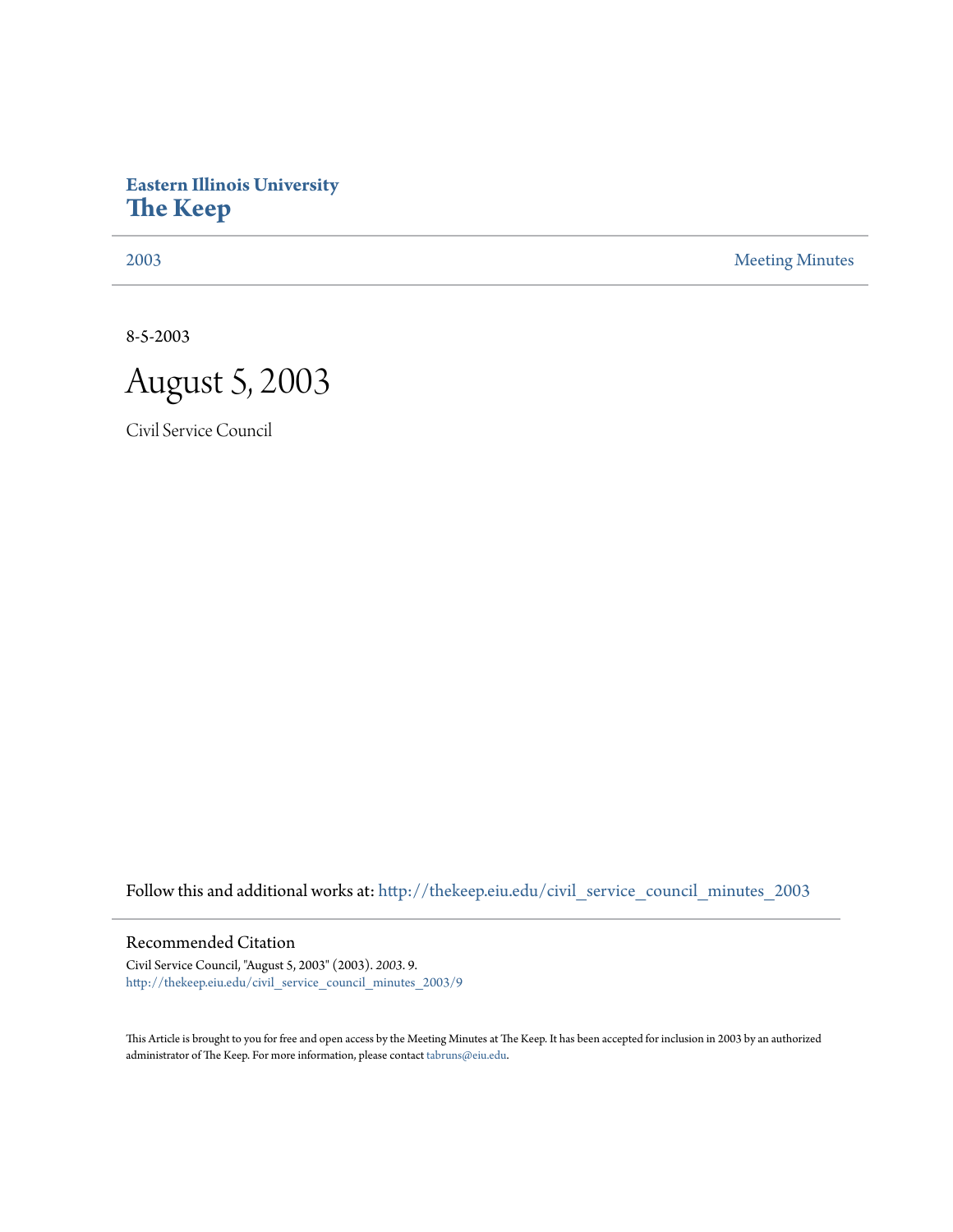## **Civil Service Council Minutes – August 5, 2003**

**Members attending:** Patti Bailey, Lisa Bowlin, Cheryl Clapp, Allen Clayton, Lori Creek, Cris Ealy, Heidi Hawkins, Dave Howrey, Mike Hubbartt, Jerilyn Hutson, Suzanne Mathews, Katie Rice, Carlene Schaefer, and Julie Winnett. **Others in attendance:** President Hencken, Vice President Nilsen, Charles Phillips and Terry Tomer. **Members absent:** Paula Embry and Janet Werden.

The August meeting was called to order by President Creek. The minutes were approved (Bowlin/Hawkins).

President Hencken spoke to the Council about construction schedules, housing, enrollments (up 10% over the past two years), lapsing 2.7% of FY03 budget, deferred maintenance, number of new freshmen and needed classes, pay raises, University schedules, and other related topics. He reminded us that customer service is still our #1 priority.

Vice President Nilsen updated the Council on several bills that EIU has been tracking this year. The Governor has signed HB1118 (truth in tuition bill) which has become Public Act 930228, and HB 1543 (line item budgeting bill) which has become Public Act 930229. She offered to return to the September Council meeting to update additional pending bills.

Charles Phillips spoke about the opportunity for employees to continue working a flex schedule throughout the regular school year. The flex schedule must be approved by the employee's supervisor, and all offices must be staffed during regular business hours. He also spoke on the possibility of raises for non-negotiated employees, position searches, and KRONOS.

Terry Tomer spoke on the July 17-18 EAC meeting at ISU. Topics discussed at the meeting were bumping, layoffs, reduction in classifications in series, testing changes, legislation on Merit Board forced attendance, extra help, and AP positions going back to Civil Service positions. He also shared pay raise amounts from other state universities. The raise percentages varied from 1.2% with an additional fixed dollar amount to 3%.

## **Committee Reports:**

| Personnel/Grievance Vacant<br>approval.                                         |                   | We are still waiting to hear about the new procedure                                                                                                   |
|---------------------------------------------------------------------------------|-------------------|--------------------------------------------------------------------------------------------------------------------------------------------------------|
| Legislative<br>from Vice President Nilsen.                                      | Cris Ealy         | There is no additional information to add to what we heard                                                                                             |
| <b>Environmental Health and Safety</b><br>the steam plant from 9 AM until noon. |                   | Katie Rice There was no meeting to report on. Heidi<br>Hawkins spoke on fire extinguisher training. It will be on Thursday, Aug 7, on the west side of |
| Recycling                                                                       | <b>Steve Lane</b> | Steve was not present.                                                                                                                                 |

Financial Report Paula Embry Paula was not present.